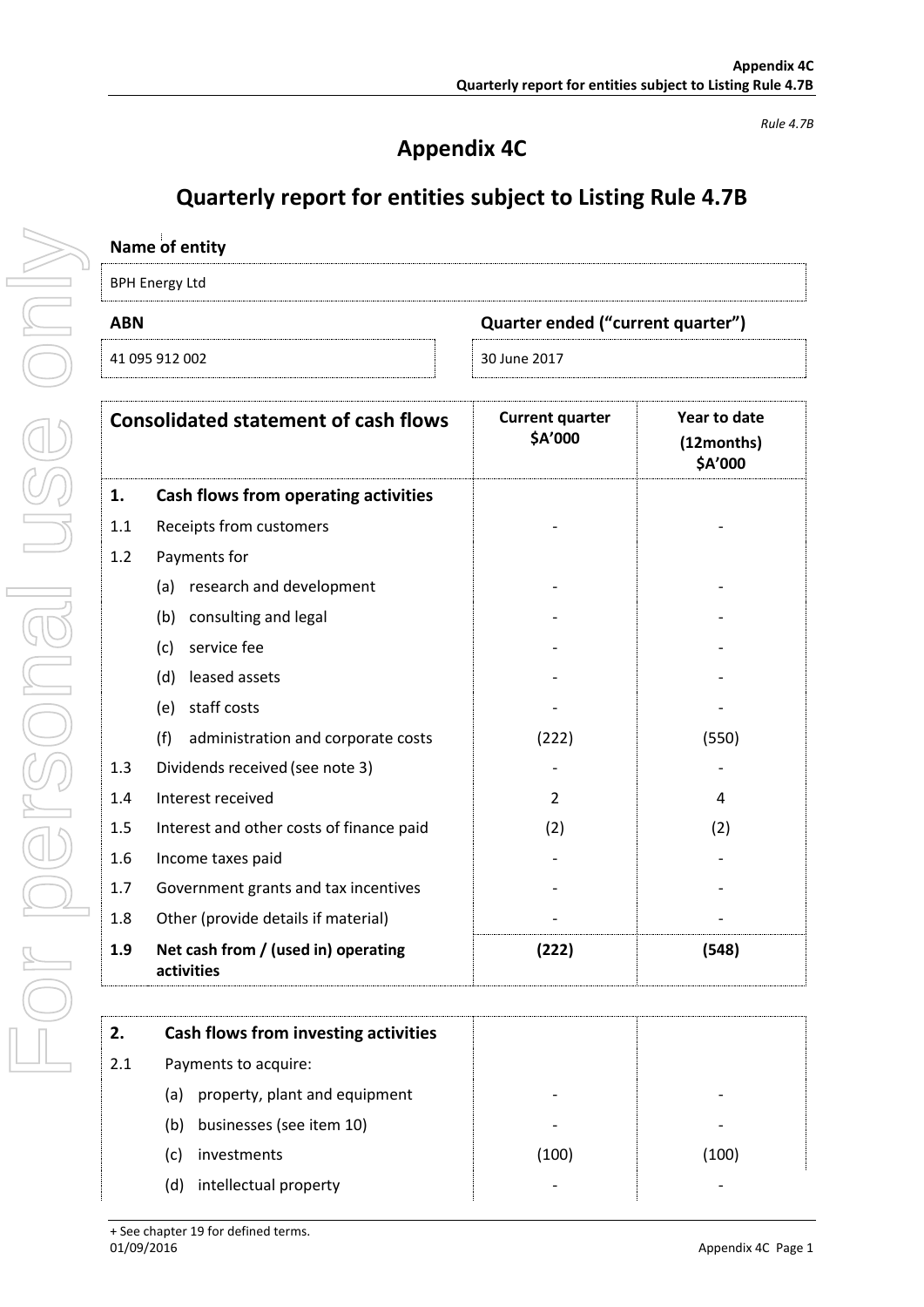|     | <b>Consolidated statement of cash flows</b>       | <b>Current quarter</b><br>\$A'000 | Year to date<br>(12months)<br>\$A'000 |
|-----|---------------------------------------------------|-----------------------------------|---------------------------------------|
|     | (e)<br>other non-current assets                   |                                   |                                       |
| 2.2 | Proceeds from disposal of:                        |                                   |                                       |
|     | property, plant and equipment<br>(a)              |                                   |                                       |
|     | businesses (see item 10)<br>(b)                   |                                   |                                       |
|     | (c)<br>investments                                |                                   |                                       |
|     | (d)<br>intellectual property                      |                                   |                                       |
|     | (e)<br>other non-current assets                   |                                   |                                       |
| 2.3 | Cash flows from loans to other entities           | (4)                               | (4)                                   |
| 2.4 | Dividends received (see note 3)                   |                                   |                                       |
| 2.5 | Other (provide details if material)               |                                   |                                       |
| 2.6 | Net cash from / (used in) investing<br>activities | (104)                             | (104)                                 |

| 3.   | Cash flows from financing activities                                           |      |       |
|------|--------------------------------------------------------------------------------|------|-------|
| 3.1  | Proceeds from issues of shares                                                 | 263  | 1,387 |
| 3.2  | Proceeds from issue of convertible notes                                       |      |       |
| 3.3  | Proceeds from exercise of share options                                        |      |       |
| 3.4  | Transaction costs related to issues of<br>shares, convertible notes or options | (38) | (113) |
| 3.5  | Proceeds from borrowings                                                       |      |       |
| 3.6  | Repayment of borrowings                                                        |      | (120) |
| 3.7  | Transaction costs related to loans and<br>borrowings                           |      |       |
| 3.8  | Dividends paid                                                                 |      |       |
| 3.9  | Other (provide details if material)                                            |      |       |
| 3.10 | Net cash from / (used in) financing<br>activities                              | 225  | 1,154 |

| 4.  | Net increase / (decrease) in cash and<br>cash equivalents for the period |       |       |
|-----|--------------------------------------------------------------------------|-------|-------|
| 4.1 | Cash and cash equivalents at beginning of<br>quarter/year to date        | 715   | 112   |
| 4.2 | Net cash from / (used in) operating<br>activities (item 1.9 above)       | (222) | (548) |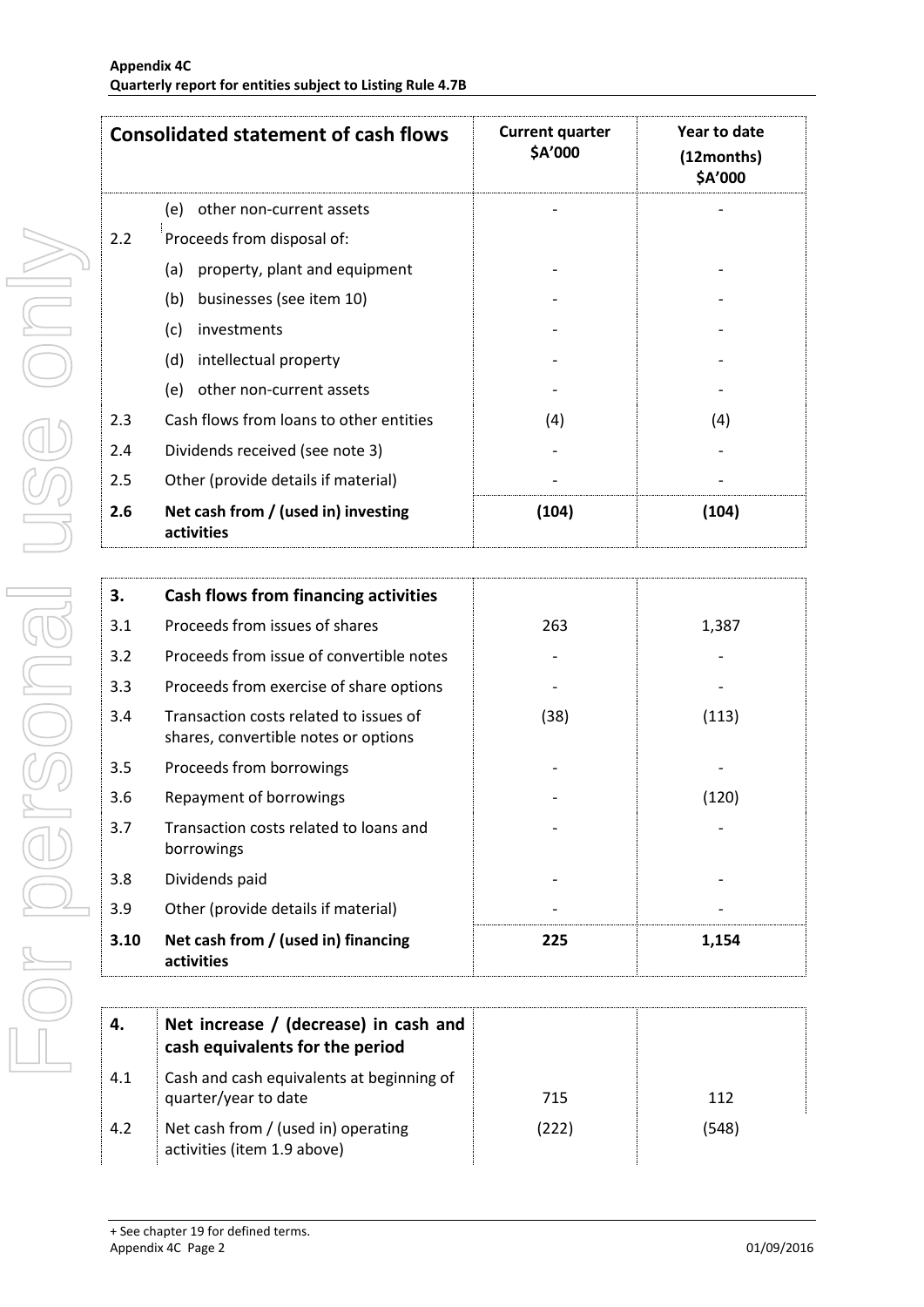|     | <b>Consolidated statement of cash flows</b>                         | <b>Current quarter</b><br>\$A'000 | Year to date<br>(12months)<br>\$A'000 |
|-----|---------------------------------------------------------------------|-----------------------------------|---------------------------------------|
| 4.3 | Net cash from / (used in) investing<br>activities (item 2.6 above)  | (104)                             | (104)                                 |
| 4.4 | Net cash from / (used in) financing<br>activities (item 3.10 above) | 225                               | 1,154                                 |
| 4.5 | Effect of movement in exchange rates on<br>cash held                |                                   |                                       |
| 4.6 | Cash and cash equivalents at end of<br>quarter                      | 614                               | 614                                   |

| 5.  | Reconciliation of cash and cash<br>equivalents<br>at the end of the quarter (as shown in the<br>consolidated statement of cash flows) to<br>the related items in the accounts | <b>Current quarter</b><br>\$A'000 | <b>Previous quarter</b><br>\$A'000 |
|-----|-------------------------------------------------------------------------------------------------------------------------------------------------------------------------------|-----------------------------------|------------------------------------|
| 5.1 | <b>Bank balances</b>                                                                                                                                                          | 614                               | 715                                |
| 5.2 | Call deposits                                                                                                                                                                 |                                   |                                    |
| 5.3 | <b>Bank overdrafts</b>                                                                                                                                                        |                                   |                                    |
| 5.4 | Other (provide details)                                                                                                                                                       |                                   |                                    |
| 5.5 | Cash and cash equivalents at end of<br>quarter (should equal item 4.6 above)                                                                                                  | 614                               | 715                                |

| 6.  | Payments to directors of the entity and their associates                                                    | <b>Current quarter</b><br><b>\$A'000</b> |
|-----|-------------------------------------------------------------------------------------------------------------|------------------------------------------|
| 6.1 | Aggregate amount of payments to these parties included in<br>item $1.2$                                     | (20)                                     |
| 6.2 | Aggregate amount of cash flow from loans to these parties<br>included in item 2.3                           |                                          |
| 6.3 | Include below any explanation necessary to understand the transactions included in<br>items $6.1$ and $6.2$ |                                          |
|     |                                                                                                             |                                          |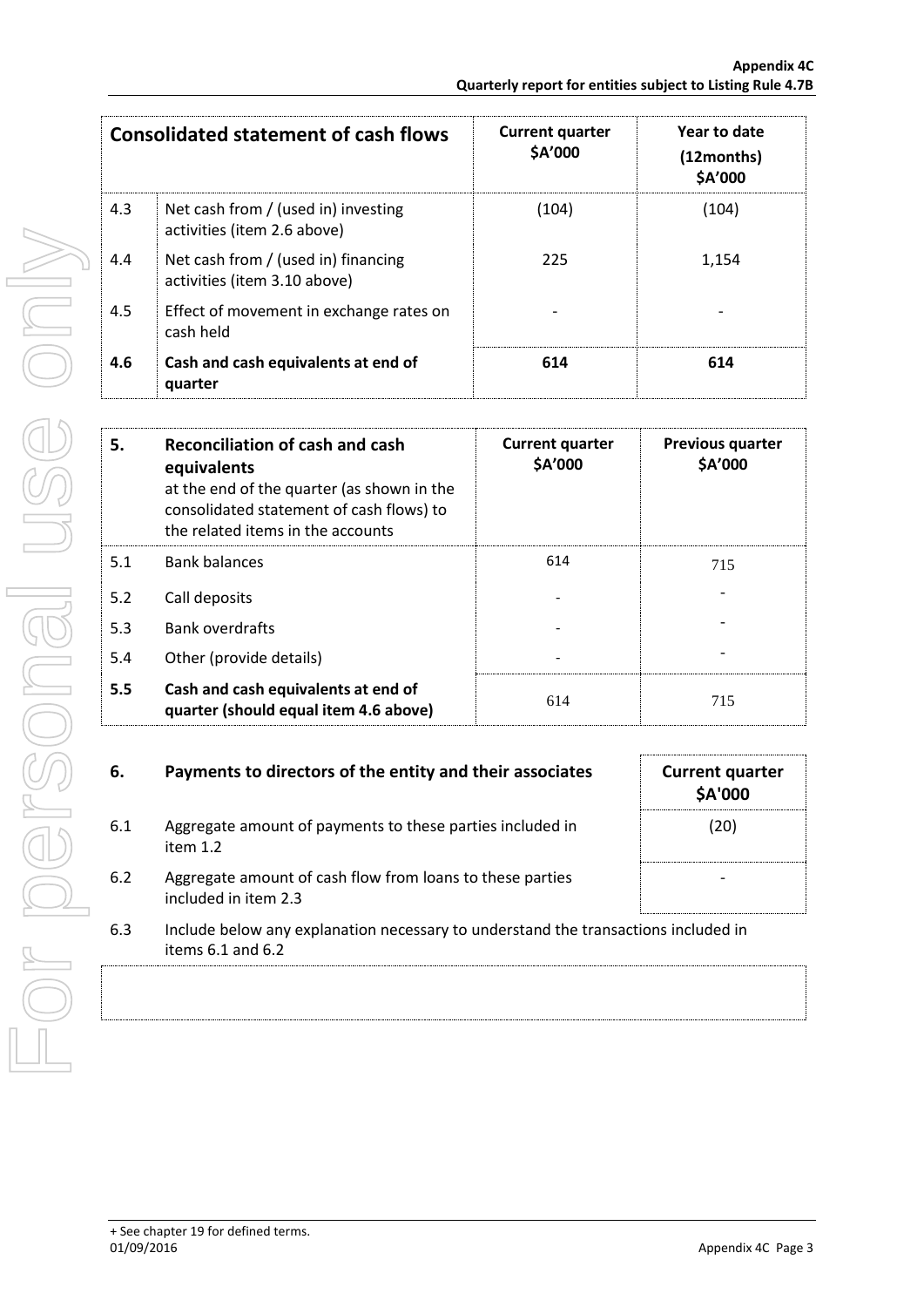| 7.  | Payments to related entities of the entity and their<br>associates                | <b>Current quarter</b><br>\$A'000 |
|-----|-----------------------------------------------------------------------------------|-----------------------------------|
| 7.1 | Aggregate amount of payments to these parties included in<br>item $1.2$           | (98)                              |
| 7.2 | Aggregate amount of cash flow from loans to these parties<br>included in item 2.3 | (4)                               |

7.3 Include below any explanation necessary to understand the transactions included in items 7.1 and 7.2

The amounts under 7.1 were paid to Grandbridge Limited The loan under 7.2 is to a 20% associate company

| 8.  | <b>Financing facilities available</b><br>Add notes as necessary for an<br>understanding of the position | <b>Total facility</b><br>amount at quarter<br>end<br>\$A'000 | Amount drawn at<br>quarter end<br>\$A'000 |
|-----|---------------------------------------------------------------------------------------------------------|--------------------------------------------------------------|-------------------------------------------|
| 8.1 | Loan facilities                                                                                         |                                                              |                                           |
| 8.2 | Credit standby arrangements                                                                             |                                                              |                                           |
|     |                                                                                                         |                                                              |                                           |

- 8.3 Other (please specify)
- 8.4 Include below a description of each facility above, including the lender, interest rate and whether it is secured or unsecured. If any additional facilities have been entered into or are proposed to be entered into after quarter end, include details of those facilities as well.

| 9.  | <b>Estimated cash outflows for next quarter</b> | \$A'000 |
|-----|-------------------------------------------------|---------|
| 9.1 | Research and development                        |         |
| 9.2 | Product manufacturing and operating costs       |         |
| 9.3 | Advertising and marketing                       |         |
| 9.4 | Leased assets                                   |         |
| 9.5 | Staff costs                                     |         |
| 9.6 | Administration and corporate costs              | (110)   |
| 9.7 | Other (provide details if material)             |         |
| 9.8 | <b>Total estimated cash outflows</b>            | (110)   |